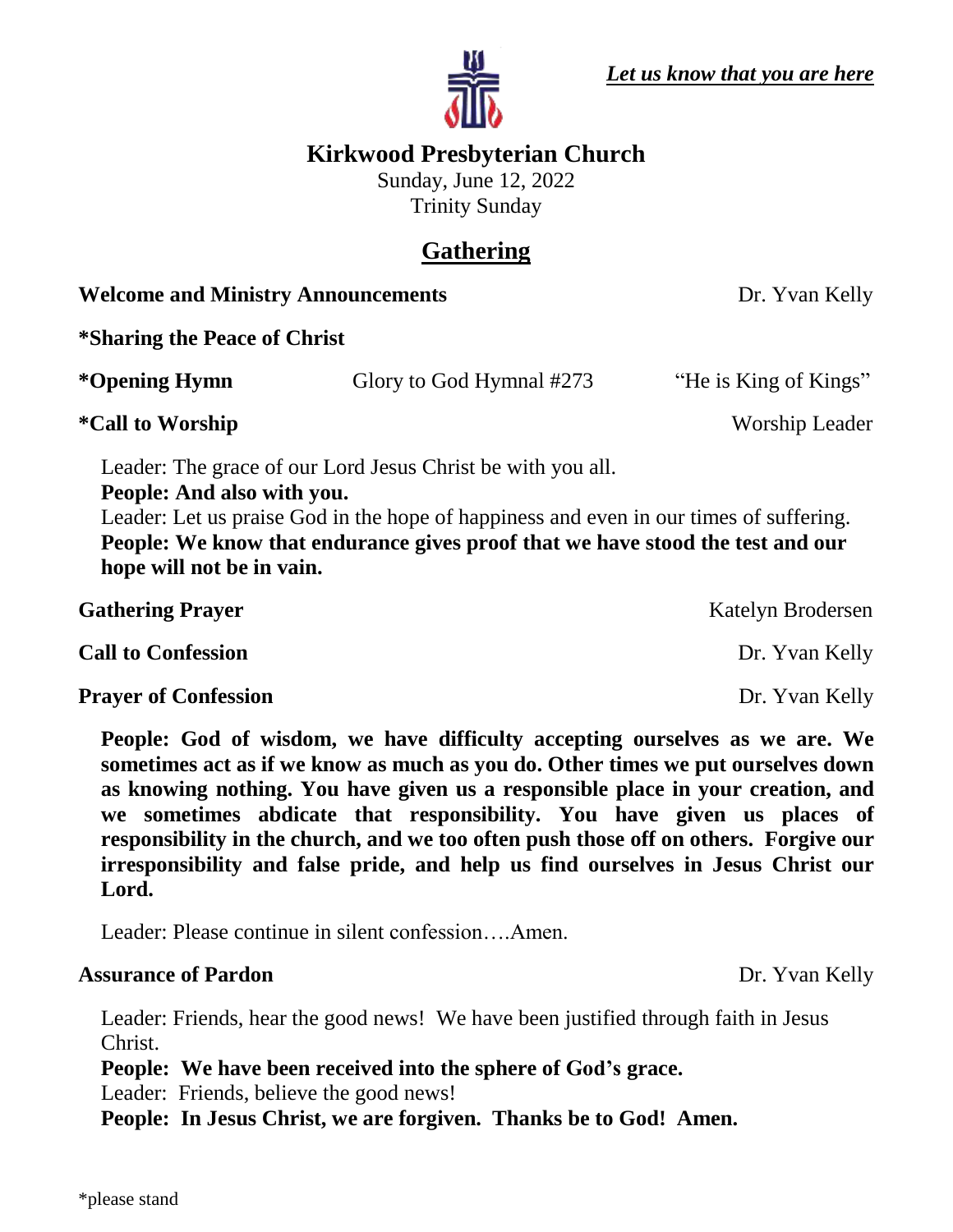### **Word**

#### **A Time for Children** Dr. Yvan Kelly

#### (Children will go to Sunday School)

#### **Old Testament Reading** Proverbs 8:1-4, 22-31 Katelyn Brodersen

Does not wisdom call, and does not understanding raise her voice? On the heights, beside the way, at the crossroads she takes her stand; beside the gates in front of the town, at the entrance of the portals she cries out: "To you, O people, I call, and my cry is to all that live. The Lord created me at the beginning of his work, the first of his acts of long ago. Ages ago I was set up, at the first, before the beginning of the earth. When there were no depths I was brought forth, when there were no springs abounding with water. Before the mountains had been shaped, before the hills, I was brought forth -

when he had not yet made earth and fields, or the world's first bits of soil. When he established the heavens, I was there, when he drew a circle on the face of the deep, when he made firm the skies above, when he established the fountains of the deep, when he assigned to the sea its limit, so that the waters might not transgress his command, when he marked out the foundations of the earth, then I was beside him, like a master worker; and I was daily his delight, rejoicing before him always, rejoicing in his inhabited world and delighting in the human race.

Reader: The word of the Lord. **People: Thanks be to God.**

#### **New Testament Reading 19. Romans 5:1-5 Dr. Yvan Kelly**

Therefore, since we are justified by faith, we have peace with God through our Lord Jesus Christ, through whom we have obtained access to this grace in which we stand; and we boast in our hope of sharing the glory of God. And not only that, but we also boast in our sufferings, knowing that suffering produces endurance, and endurance produces character, and character produces hope, and hope does not disappoint us, because God's love has been poured into our hearts through the Holy Spirit that has been given to us.

Reader: The word of the Lord. **People: Thanks be to God.**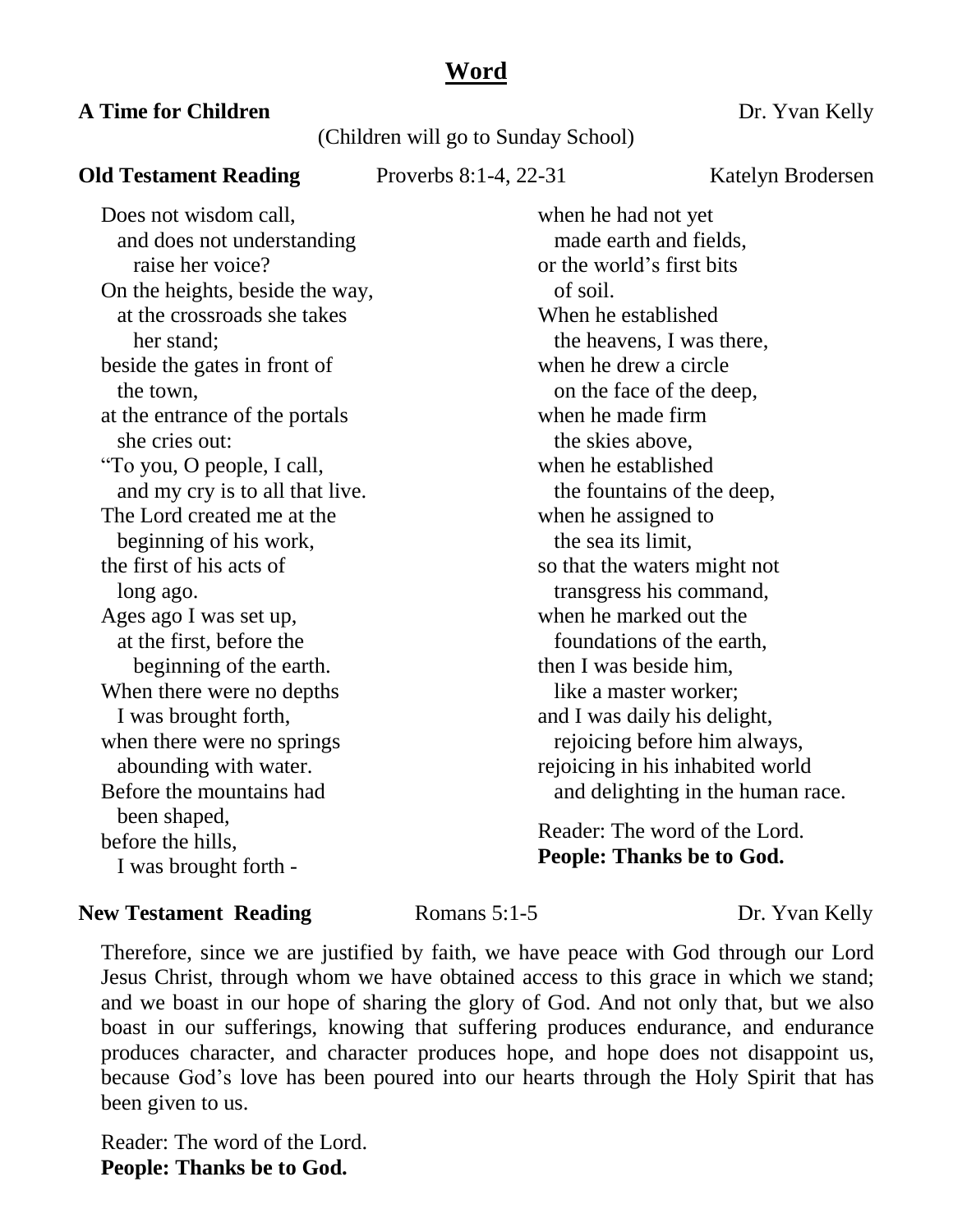| <b>Message</b>                                                                                                                                                                                                                                                                                                                          | "Rough Seas"            | Dr. Yvan Kelly                                                                                                                                                                                                                                                                                                                                                       |  |
|-----------------------------------------------------------------------------------------------------------------------------------------------------------------------------------------------------------------------------------------------------------------------------------------------------------------------------------------|-------------------------|----------------------------------------------------------------------------------------------------------------------------------------------------------------------------------------------------------------------------------------------------------------------------------------------------------------------------------------------------------------------|--|
| <i>*Second Hymn</i>                                                                                                                                                                                                                                                                                                                     | Glory to God Hymnal #30 |                                                                                                                                                                                                                                                                                                                                                                      |  |
|                                                                                                                                                                                                                                                                                                                                         |                         | "O God, in a Mysterious Way"                                                                                                                                                                                                                                                                                                                                         |  |
| *Affirmation of Faith                                                                                                                                                                                                                                                                                                                   |                         | Apostles' Creed                                                                                                                                                                                                                                                                                                                                                      |  |
| <b>I BELIEVE</b><br>in God the Father, Almighty,<br>Maker of heaven and earth;<br>and in Jesus Christ,<br>his only Son our Lord;<br>who was conceived by<br>the Holy Ghost,<br>born of the Virgin Mary,<br>suffered under Pontius Pilate,<br>was crucified, dead, and buried;<br>he descended into hell;<br>the third day he rose again |                         | from the dead;<br>he ascended into heaven,<br>and sitteth on the right hand of God<br>the Father Almighty;<br>from thence he shall come to judge<br>the quick and the dead.<br>I believe in the Holy Ghost;<br>the holy catholic Church;<br>the communion of saints;<br>the forgiveness of sins;<br>the resurrection of the body;<br>and the life everlasting. Amen. |  |
| <b>Prayers and Offering</b>                                                                                                                                                                                                                                                                                                             |                         |                                                                                                                                                                                                                                                                                                                                                                      |  |

**Prayers of the People/The Lord's Prayer** 

**Our Father who art in heaven, hallowed be thy name. Thy kingdom come, thy will be done, on earth as it is in heaven. Give us this day our daily bread; and forgive us our debts, as we forgive our debtors; and lead us not into temptation, but deliver us from evil. For thine is the kingdom and the power and the glory, forever. Amen.**

### **Giving Thanks to God with Our Gifts and Offerings**

**Offertory Song**

**\*Doxology**

**\*Prayer of Dedication**

**People: Your greatness is seen, O Lord, in all the world. Receive our offerings as a sign of our obedience to you to preserve life and enrich humanity; through Jesus Christ our Lord. Amen.**

### **Sending**

| <i>*Closing Hymn</i>        | Glory to God Hymnal #418               |
|-----------------------------|----------------------------------------|
|                             | "Softly and Tenderly Jesus is Calling" |
| <b>Graduate Recognition</b> | <b>Kathy Foresi</b>                    |
| <b>Charge and Blessing</b>  | Dr. Yvan Kelly                         |